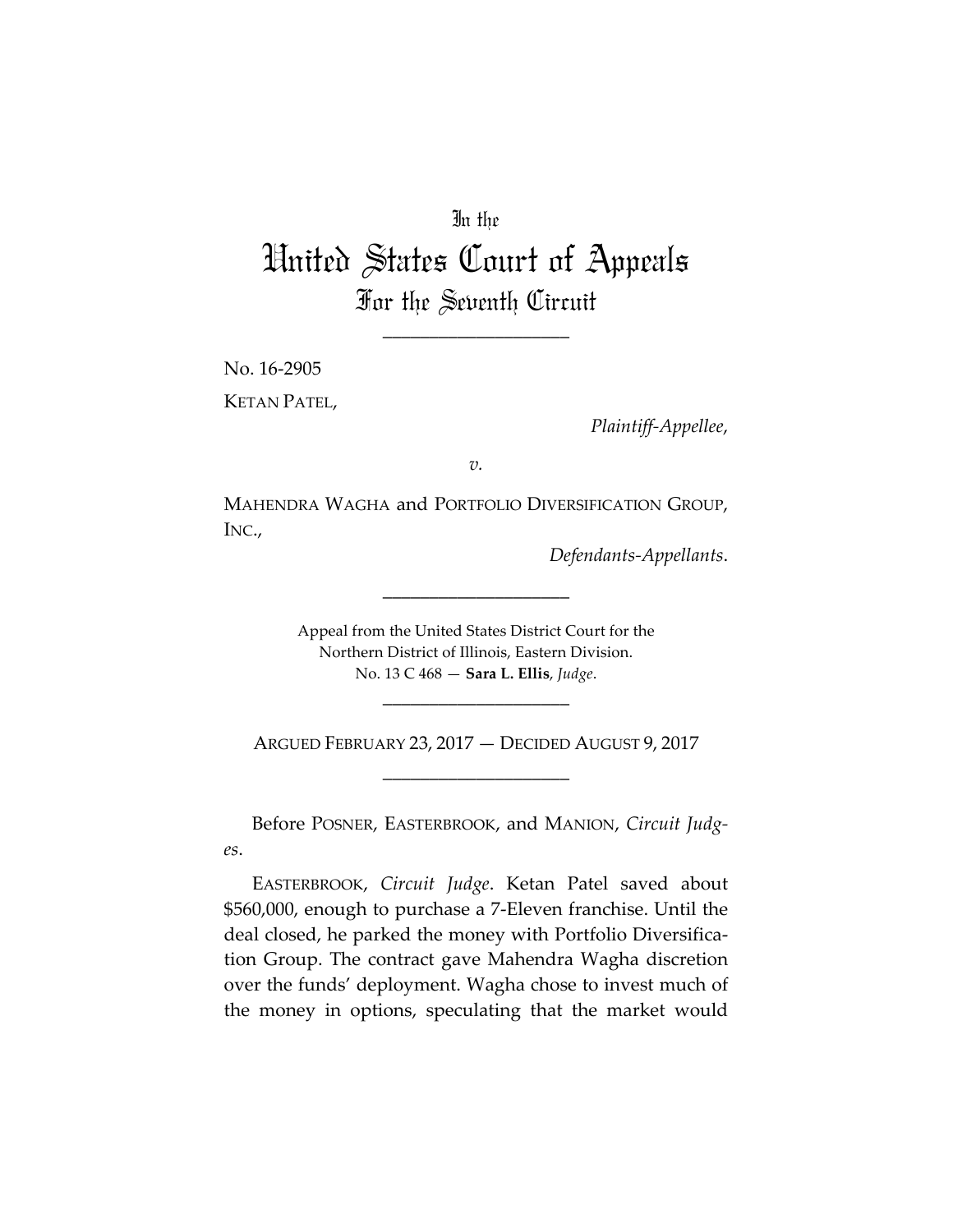rise. By the time Patel needed the funds (four months after investing them), the market was down and he had lost a considerable sum. A jury concluded that Wagha and Portfolio (collectively "the Dealers") had broken their promise to invest the money conservatively, and its verdict awarded Patel \$136,000 for breach of contract plus a further \$64,000 for securities fraud, for a total of \$200,000. The district court remitted the \$64,000 award, ruling that Patel has not shown loss causation, but entered judgment on the \$136,000 award. 2016 U.S. Dist. LEXIS 74983 (N.D. Ill. June 8, 2016). The Dealers have appealed; Patel has not.

The Dealers contend that, as soon as the district court resolved the only claim arising under federal law, it lost subject-matter jurisdiction and had to dismiss the state-law claim too. (The litigants are not of diverse citizenship.) That's wrong. District judges can use the supplemental jurisdiction, 28 U.S.C. §1367, to resolve state-law claims even after all federal claims have been dismissed. The state and federal claims were tried together; it was entirely appropriate to enter judgment on the state-law claim under §1367.

What's more, the federal-law claim should not have been dismissed. The district judge observed that damages based on the SEC's Rule 10b–5, 17 C.F.R. §240.10b–5, depend on proof of "loss causation," *Dura Pharmaceuticals, Inc. v. Broudo*, 544 U.S. 336 (2005), which the judge understood to mean proof that the securities were not worth what the buyer paid for them. The record does not show that any of the options the Dealers bought in Patel's account was mispriced. But the premise of the district court's holding—that the securities laws are concerned only with inaccurate pricing—is incompatible with *SEC v. Zandford*, 535 U.S. 813 (2002), and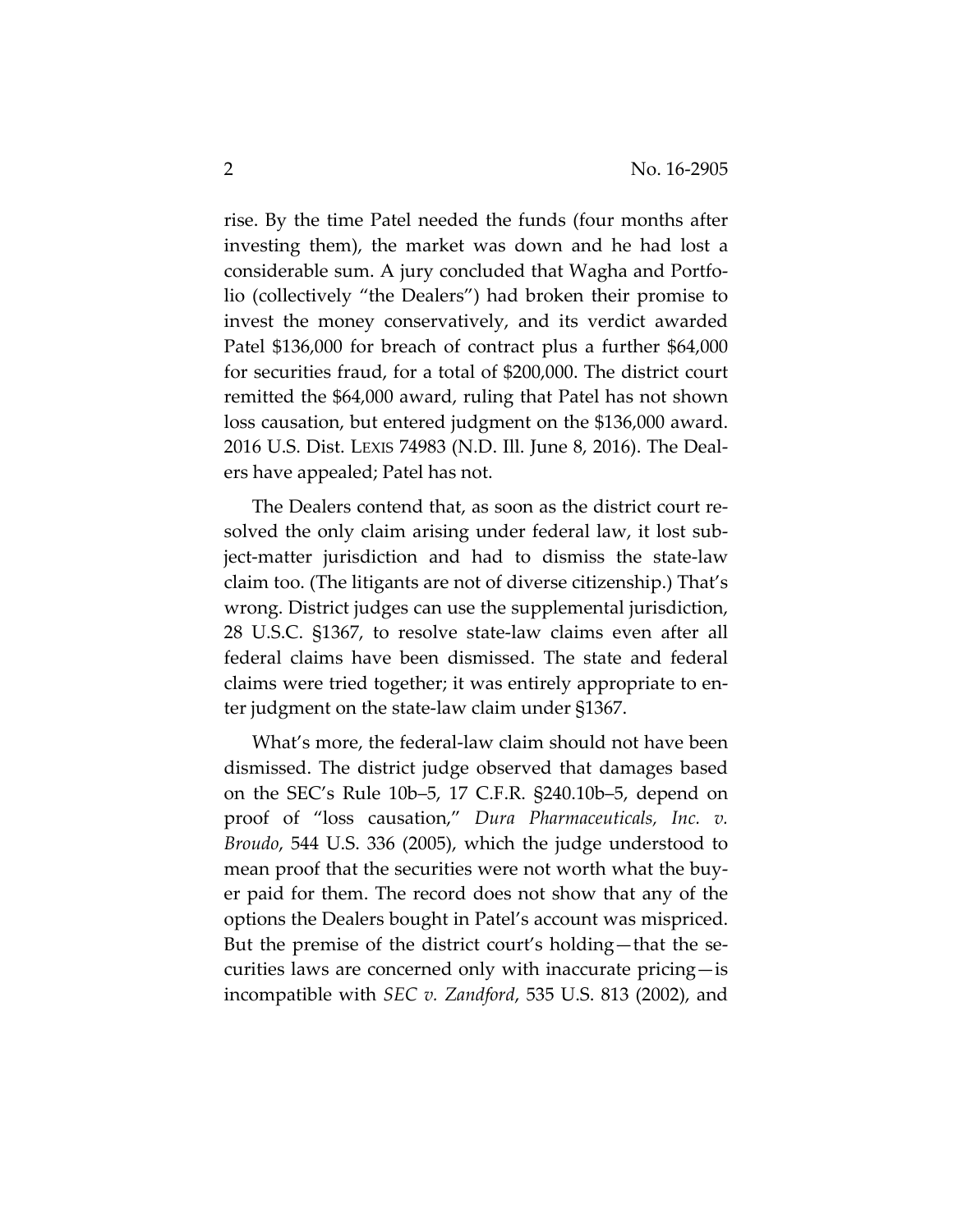*United States v. Naftalin*, 441 U.S. 768 (1979), which hold that the securities laws forbid fraud in all aspects of securities transactions, whether or not the fraud affects the instruments' prices. See also, e.g., *Holtz v. JPMorgan Chase Bank, N.A.*, 846 F.3d 928 (7th Cir. 2017).

Liability under Rule 10b–5 depends on fraud, which can take many forms. One kind of fraud is procuring securities known to be unsuitable to a client's investment goals, after promising to further those goals. See, e.g., *Brown v. E.F. Hutton Group, Inc*., 991 F.2d 1020 (2d Cir. 1993). This is the kind of fraud that Patel showed to the jury's satisfaction. Buying options caused Patel loss in the sense that the options, as highly leveraged instruments, fared materially worse than safer investments such as a diversified portfolio of stocks or bonds. The difference between how the options fared, and how the instruments the Dealers should have bought fared, is a loss caused by the securities fraud. Because Patel has not appealed we cannot reinstate the full verdict, see *Greenlaw v. United States*, 554 U.S. 237 (2008), but district judges should avoid this kind of error in the future.

On the merits of Patel's contract claim, the Dealers' principal argument is that the evidence used to show Patel's investment goals is incompatible with the contracts he signed when opening his account. The Dealers identify two kinds of incompatibility. First, they observe, the contracts allow them to purchase many kinds of instruments, including options. This necessarily establishes that Patel consented to high-risk investments, the Dealers maintain. Second, the contracts contain integration clauses—that is, they say that the written language supersedes any prior oral exchanges. The Dealers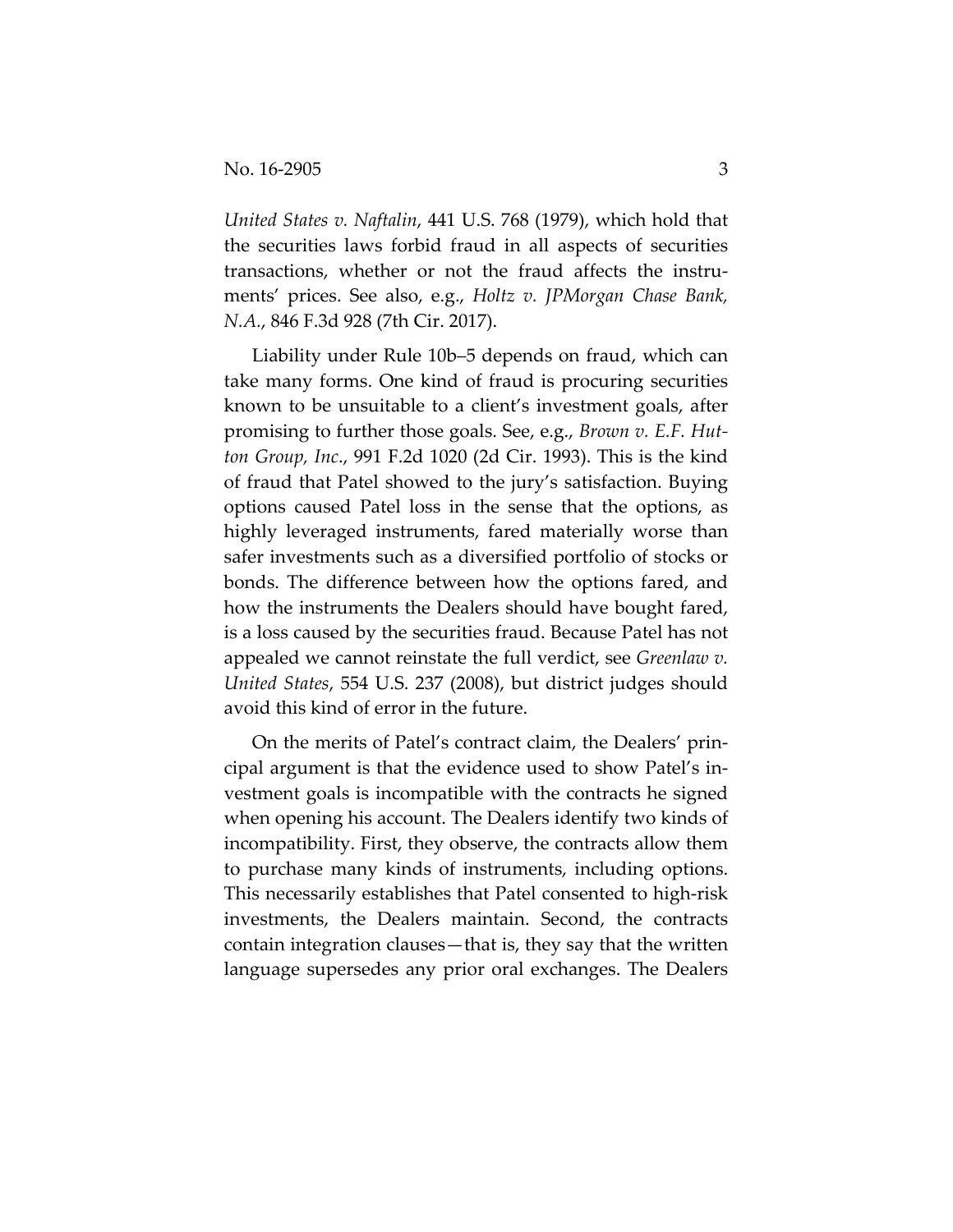insist that any reference to what Patel told Wagha must be excluded under the integration clauses.

The first branch of this argument reflects a common misunderstanding about options and other leveraged derivative instruments, such as futures contracts. Derivatives *can* be used to speculate, which is how Wagha used them. An investor (or agent) hoping that the market will rise can use derivatives to multiply the gain if prices go up, at the cost of multiplying the loss if they go down. But derivatives also can be used to hedge risk. Wagha could have used most of Patel's money to buy a diversified basket of stocks and then bought options that would have made money if the market fell; gains from those options would have offset any losses from the securities and so made Patel's investment safer. The fact that options can mitigate risk by hedging, as well as augment risk by speculation, means that a client's assent to options trading does not imply agreement to take extra risk. It means agreement to the sort of options trading suitable to the client's investment goals. And if, as the jury found, Patel told Wagha that his goal was to protect his principal, then what Patel consented to was the use of options to hedge risk.

As for the integration clauses: If Patel were trying to use parol evidence to contradict any language in the contracts, he would be out of luck. But that's not the burden of his trial testimony. The principal contract authorizes the dealers to make investments "designed to seek investment return suitable to the Investment Objectives and goals of the Client." It does not, however, say what Patel's goals are—nor does any other writing signed by the parties. The contracts therefore anticipate that some other means, such as oral exchanges or emails, will be used to specify those goals. Testimony about